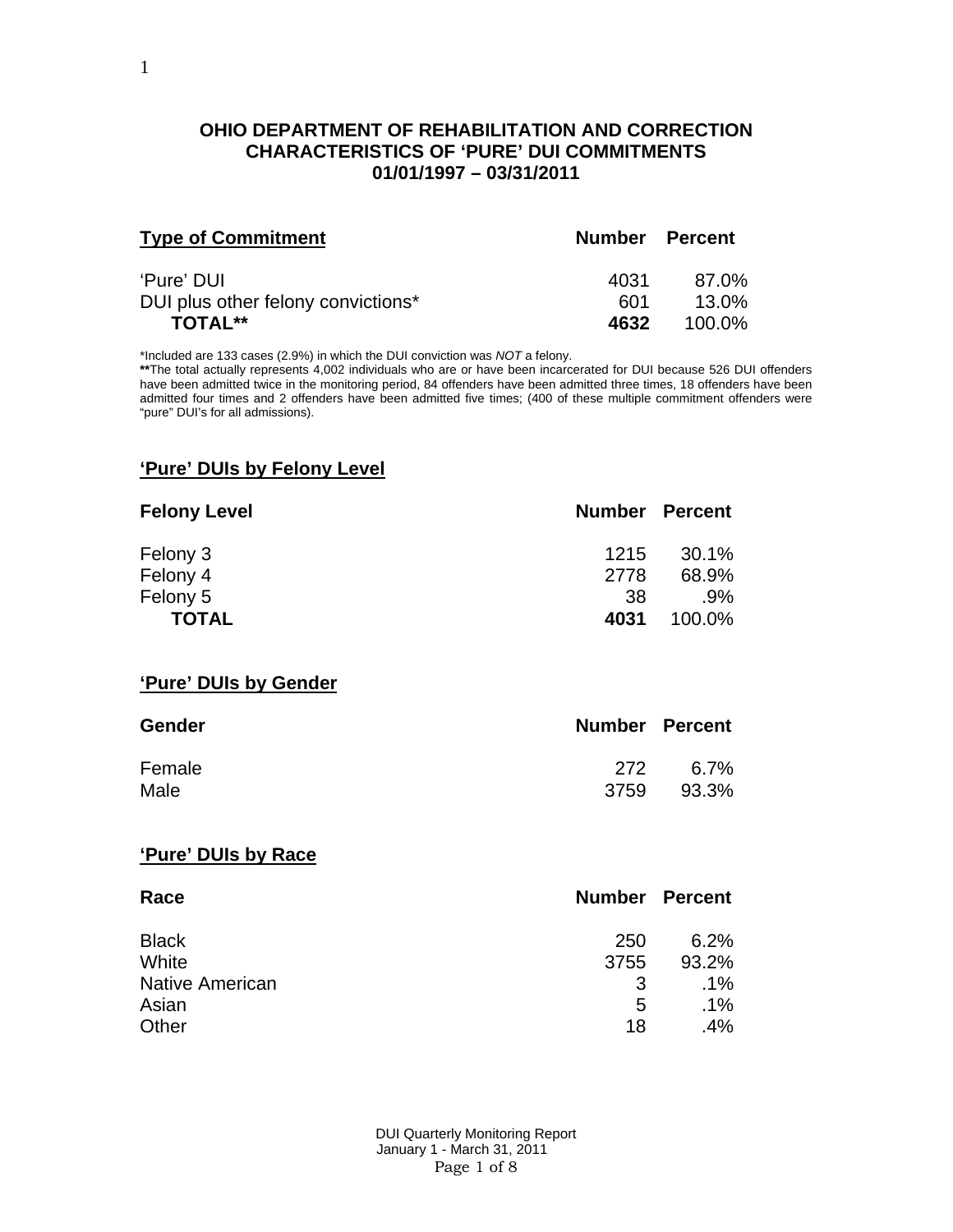## **'Pure' DUIs by Age at Commitment**

| <b>Age at Commitment</b> | <b>Number</b> | <b>Percent</b> |
|--------------------------|---------------|----------------|
| 25 and under             | 169           | 4.2%           |
| 26 to 30                 | 436           | 10.9%          |
| 31 to 35                 | 610           | 15.1%          |
| 36 to 40                 | 828           | 20.6%          |
| 41 to 45                 | 879           | 21.8%          |
| 46 to 50                 | 658           | 16.3%          |
| Over 50                  | 446           | 11.1%          |
|                          |               |                |

|                | Range = $18$ to 77 | Median = $40$ |  |
|----------------|--------------------|---------------|--|
| Mean = $40.22$ |                    | Mode $= 44$   |  |

# **'Pure' DUIs by Initial Security Classification**

| <b>Security Level</b>                | <b>Number Percent</b> |         |
|--------------------------------------|-----------------------|---------|
| Level 1-A                            | 321                   | $8.0\%$ |
| Level 1-B                            | 2582                  | 64.1%   |
| Level 2                              | 463                   | 11.5%   |
| Level $3^*$                          | 664                   | 16.5%   |
| Level 4-B                            |                       | $.0\%$  |
| *Includes inmates still in reception |                       |         |

## **'Pure' DUIs by County of Commitment**

| <b>County of Commitment</b> | <b>Number</b> | <b>Percent</b> |
|-----------------------------|---------------|----------------|
| <b>Butler</b>               | 195           | 4.8%           |
| Clermont                    | 144           | 3.6%           |
| Cuyahoga                    | 366           | 9.1%           |
| Franklin                    | 174           | 4.3%           |
| Hamilton                    | 213           | 5.3%           |
| Lake                        | 158           | 3.9%           |
| Lorain                      | 170           | 4.2%           |
| Portage                     | 86            | 2.1%           |
| <b>Stark</b>                | 236           | 5.9%           |
| Summit                      | 260           | 6.5%           |
| Warren                      | 110           | 2.7%           |
| <b>All Other Counties</b>   | 1919          | 47.6%          |

 DUI Quarterly Monitoring Report January 1 - March 31, 2011 Page 2 of 8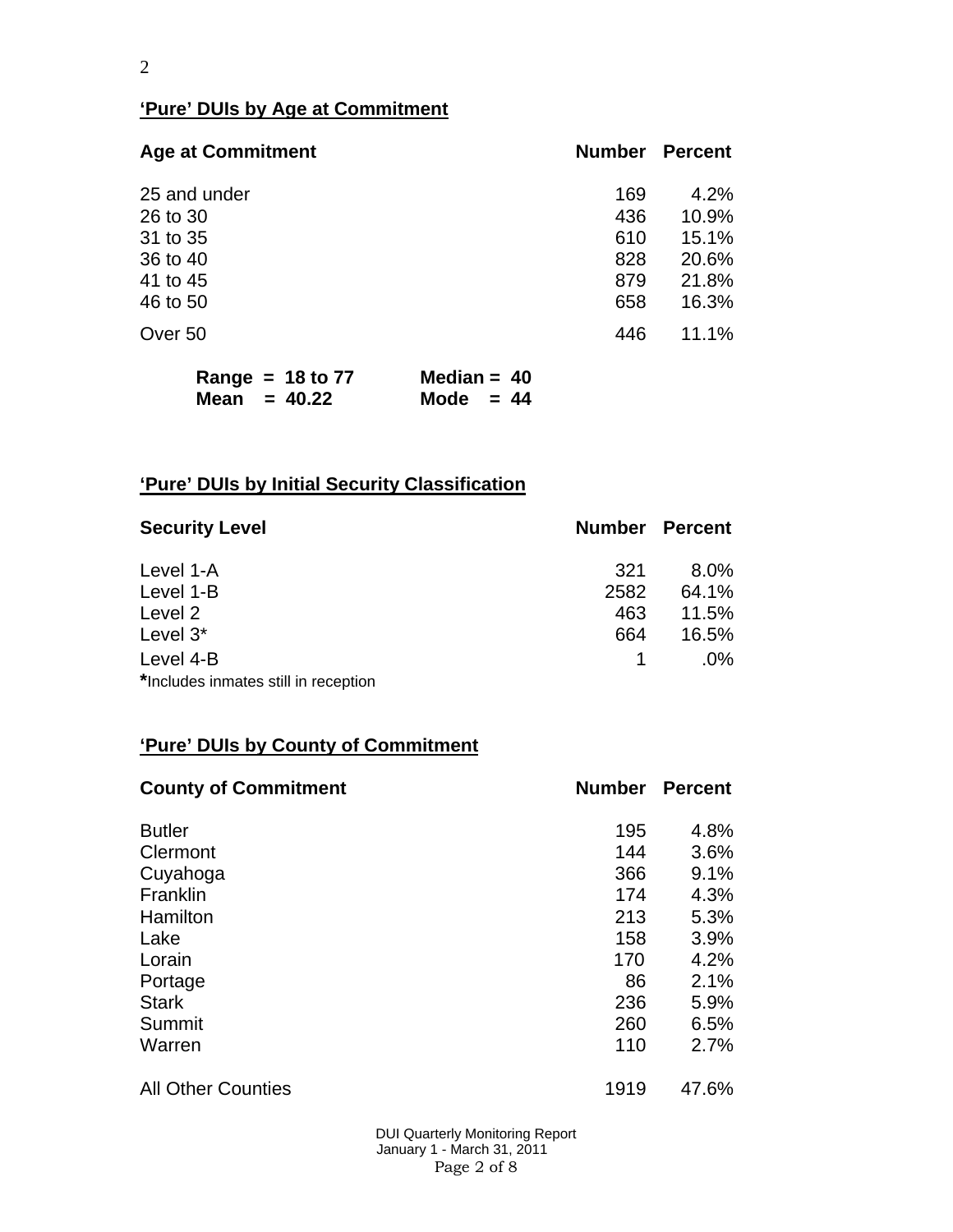# **'Pure' DUIs by Current Status**

| <b>Current Status</b>                                                             |                 | <b>Number Percent</b> |
|-----------------------------------------------------------------------------------|-----------------|-----------------------|
| <b>Currently Incarcerated</b>                                                     | 512             | 12.7%                 |
| Recommitted on a new number                                                       | 4               | $.1\%$                |
| <b>Judicial Release</b>                                                           | 752             | 18.7%                 |
| <b>Released under PRC</b>                                                         | 1011            | 25.1%                 |
| <b>Regular Parole</b>                                                             | 15              | .4%                   |
| <b>Community Control</b>                                                          | 10 <sup>°</sup> | .2%                   |
| Released to Appeal Bond                                                           | 10              | .2%                   |
| <b>Administrative Release</b>                                                     | 1               | .0%                   |
| <b>Suspended Sentence</b>                                                         | $\overline{2}$  | .0%                   |
| <b>Furlough (Transitional Control)</b>                                            | 199             | 4.9%                  |
| <b>Vacated Sentence</b>                                                           | 10              | .2%                   |
| <b>Court Order</b>                                                                | 11              | .3%                   |
| Death of Inmate                                                                   | 17              | .4%                   |
| Released at Expiration of Prison Term*<br>*Released without post-release control. | 1477            | 36.6%                 |

# **'Pure' DUIs by Length of Sentence (in months)**

| <b>Length of Sentence</b>                     | <b>Number</b> | <b>Percent</b>   |        |
|-----------------------------------------------|---------------|------------------|--------|
| One to Three Months (mandatory                |               |                  |        |
| sentence)                                     | 107           | 2.6%             | 2.6%   |
| Four to Six Months                            | 416           | 10.3%            | 12.9%  |
| Seven to Eleven Months                        | 316           | 7.9%             | 20.8%  |
| <b>Twelve Months</b>                          | 883           | 21.9%            | 42.7%  |
| Thirteen to Seventeen Months                  | 314           | 7.7%             | 50.4%  |
| <b>Eighteen Months</b>                        | 298           | 7.4%             | 57.8%  |
| Nineteen to Twenty-four Months                | 690           | 17.0%            | 74.8%  |
| <b>Twenty-five to Thirty Months</b>           | 356           | 8.8%             | 83.6%  |
| Thirty-one to Thirty-five Months              | 11            | $.2\%$           | 83.8%  |
| <b>Thirty-six Months</b>                      | 280           | 7.0%             | 90.8%  |
| Thirty-seven to Forty-seven Months            | 33            | .7%              | 91.5%  |
| Forty-eight to Fifty-nine Months              | 207           | 5.0%             | 96.5%  |
| <b>Sixty Months or more</b>                   | 116           | 2.5%             | 100.0% |
| Mode<br>$= 12$ months<br>Median $= 17$ months | <b>Mean</b>   | $= 20.67$ months |        |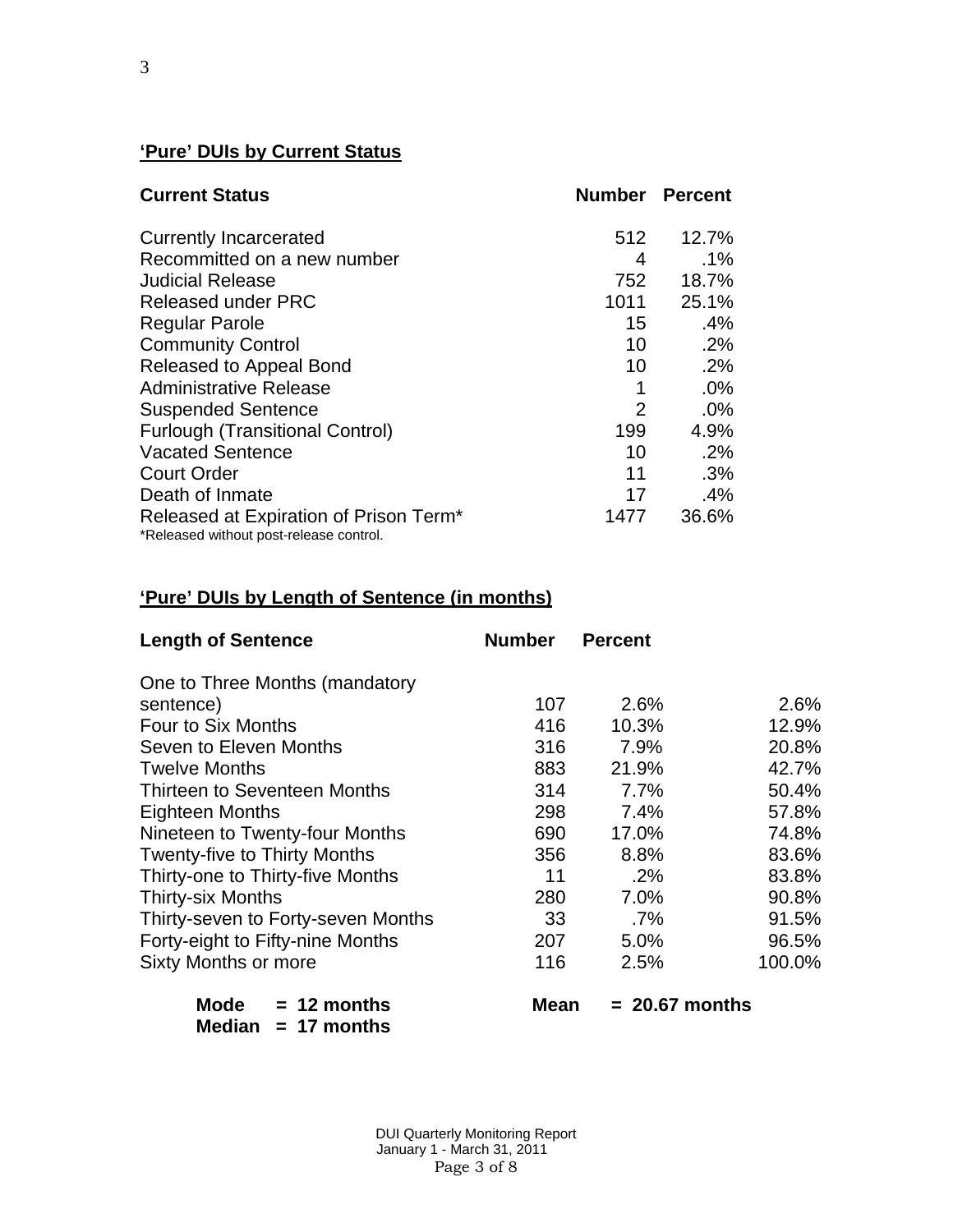# **'Pure' DUIs by Number of Prior Incarcerations**

| <b>Number of Prior Incarcerations</b> |      | <b>Number Percent</b> |
|---------------------------------------|------|-----------------------|
| None                                  | 2329 | 57.8%                 |
| One                                   | 967  | 24.0%                 |
| Two                                   | 416  | 10.3%                 |
| Three or more                         | 319  | <b>7.9%</b>           |

#### **'Pure' DUIs Currently Incarcerated by Parent Institution\* (12/31/10)**

| <b>Institution</b>                                  | <b>Number Percent</b> |           | # in<br>Camp   |
|-----------------------------------------------------|-----------------------|-----------|----------------|
| <b>Allen Correctional Institution</b>               | $\overline{7}$        | 1.4%      |                |
| <b>Belmont Correctional Institution</b>             | 15                    | 3.5%      | 3              |
| <b>Chillicothe Correctional Institution</b>         | 15                    | 2.9%      |                |
| <b>Corrections Medical Center</b>                   |                       |           |                |
| <b>Correctional Reception Center</b>                | 77                    | 15.0%     |                |
| Dayton Correctional Institution                     | 1                     | .2%       |                |
| <b>Franklin Pre-Release Center</b>                  |                       | $---$     |                |
| <b>Grafton Correctional Institution</b>             | $\overline{7}$        | 1.4%      |                |
| <b>Hocking Correctional Institution</b>             | $\overline{4}$        | .8%       |                |
| <b>Lake Erie Correctional Institution</b>           | 20                    | 3.9%      |                |
| <b>Lebanon Correctional Institution</b>             | $\overline{2}$        | .4%       |                |
| <b>London Correctional Institution</b>              | 30                    | 6.1%      | $\mathbf 1$    |
| <b>Lorain Correctional Institution</b>              | 98                    | 19.1%     |                |
| <b>Madison Correctional Institution</b>             | 33                    | 6.4%      |                |
| <b>Mansfield Correctional Institution</b>           | $\mathbf 1$           | .8%       | 3              |
| <b>Marion Correctional Institution</b>              | 20                    | 3.9%      |                |
| <b>Noble Correctional Institution</b>               | 20                    | 3.9%      |                |
| <b>North Central Correctional Institution</b>       | 11                    | 2.1%      |                |
| <b>North Coast Correctional Treatment Facility</b>  | 19                    | 3.7%      |                |
| North East Pre Release Center                       | ----                  | $- - - -$ |                |
| Ohio Reformatory for Women                          | 34                    | 6.6%      |                |
| <b>Ohio State Penitentiary</b>                      | ---                   | .4%       | $\overline{2}$ |
| <b>Pickaway Correctional Institution</b>            | 60                    | 11.7%     |                |
| <b>Richland Correctional Institution</b>            | 18                    | 3.5%      |                |
| <b>Ross Correctional Institution</b>                | 5                     | 1.6%      | 3              |
| Southeastern Correctional Institution               | 3                     | .6%       |                |
| <b>Toledo Correctional Institution</b>              |                       |           |                |
| <b>Trumbull Correctional Institution</b>            |                       |           |                |
| <b>Warren Correctional Institution</b><br>$N = 512$ |                       |           |                |

\*Includes inmates out to court

 DUI Quarterly Monitoring Report January 1 - March 31, 2011 Page 4 of 8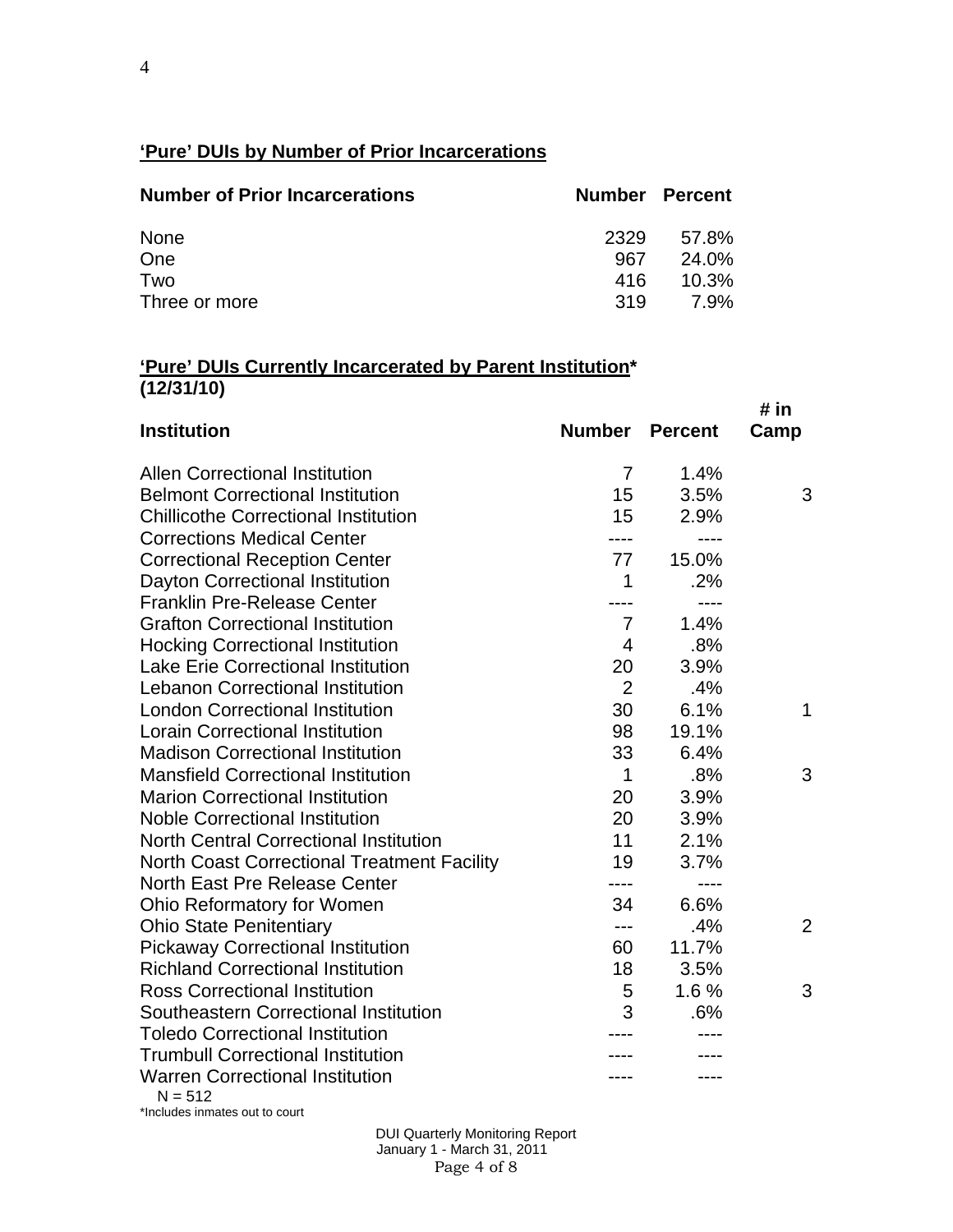#### **'PURE' DUI OFFENDERS COMPARISON OF SELECTED RELEASE TYPES DEMOGRAPHICS AND TIME SERVED/TIME SAVED VARIABLES 12/31/2010**

|                                                                                | <b>Release Types</b>                  |                             |                                       |                                              |                                       |                                            |                                                      |                                      |  |  |
|--------------------------------------------------------------------------------|---------------------------------------|-----------------------------|---------------------------------------|----------------------------------------------|---------------------------------------|--------------------------------------------|------------------------------------------------------|--------------------------------------|--|--|
| <b>Variables</b>                                                               | Post-<br>Release<br>Control           |                             |                                       | IPP with<br>Post-<br>Release<br>Control****  | <b>Judicial</b><br>Release            |                                            | Expiration<br>of Sentence<br>with No<br>Supervision  |                                      |  |  |
|                                                                                | N                                     | $\%$ *                      | N                                     | $\% *$                                       | N                                     | $\%$ *                                     | N                                                    | $\sqrt[9]{6}$                        |  |  |
| <b>TOTAL</b>                                                                   | 487                                   |                             | 492                                   |                                              | 752                                   |                                            | 1477                                                 |                                      |  |  |
| Race:<br>White<br>African-American<br><b>Native American</b><br>Asian<br>Other | 459<br>26<br>0<br>0<br>$\overline{2}$ | 94.3<br>5.3<br>0<br>0<br>.4 | 470<br>19<br>1<br>0<br>$\overline{2}$ | 95.5<br>3.9<br>$\cdot$<br>0<br>$\mathcal{A}$ | 703<br>46<br>0<br>1<br>$\overline{2}$ | 93.5<br>6.1<br>0<br>$\cdot$ 1<br>$\cdot$ 3 | 1359<br>105<br>$\overline{2}$<br>$\overline{2}$<br>9 | 92.0<br>7.1<br>.1<br>$\cdot$ 1<br>.6 |  |  |
| Gender:<br>Male<br>Female                                                      | 465<br>22                             | 95.5<br>4.5                 | 483<br>9                              | 98.2<br>1.8                                  | 674<br>78                             | 89.6<br>10.4                               | 1380<br>97                                           | 93.4<br>6.6                          |  |  |
| Age:<br>Mean<br>Median<br>Mode                                                 | 38.04<br>38.0<br>36                   |                             | 38.6<br>39.0<br>42                    |                                              | 39.6<br>39.0<br>44                    |                                            | 40.8<br>41.0<br>44                                   |                                      |  |  |
| <b>Commitment County:</b><br>Major Urban**<br><b>All Others</b>                | 208<br>279                            | 42.7<br>57.3                | 156<br>336                            | 31.7<br>68.3                                 | 224<br>528                            | 29.8<br>70.2                               | 558<br>919                                           | 37.8<br>62.2                         |  |  |

\*Column totals = 100%

\*\*Cuyahoga, Franklin, Hamilton, Lucas, Montgomery, Stark and Summit

\*\*\*Multiple modes; lowest value is shown

 DUI Quarterly Monitoring Report January 1 - March 31, 2011 Page 5 of 8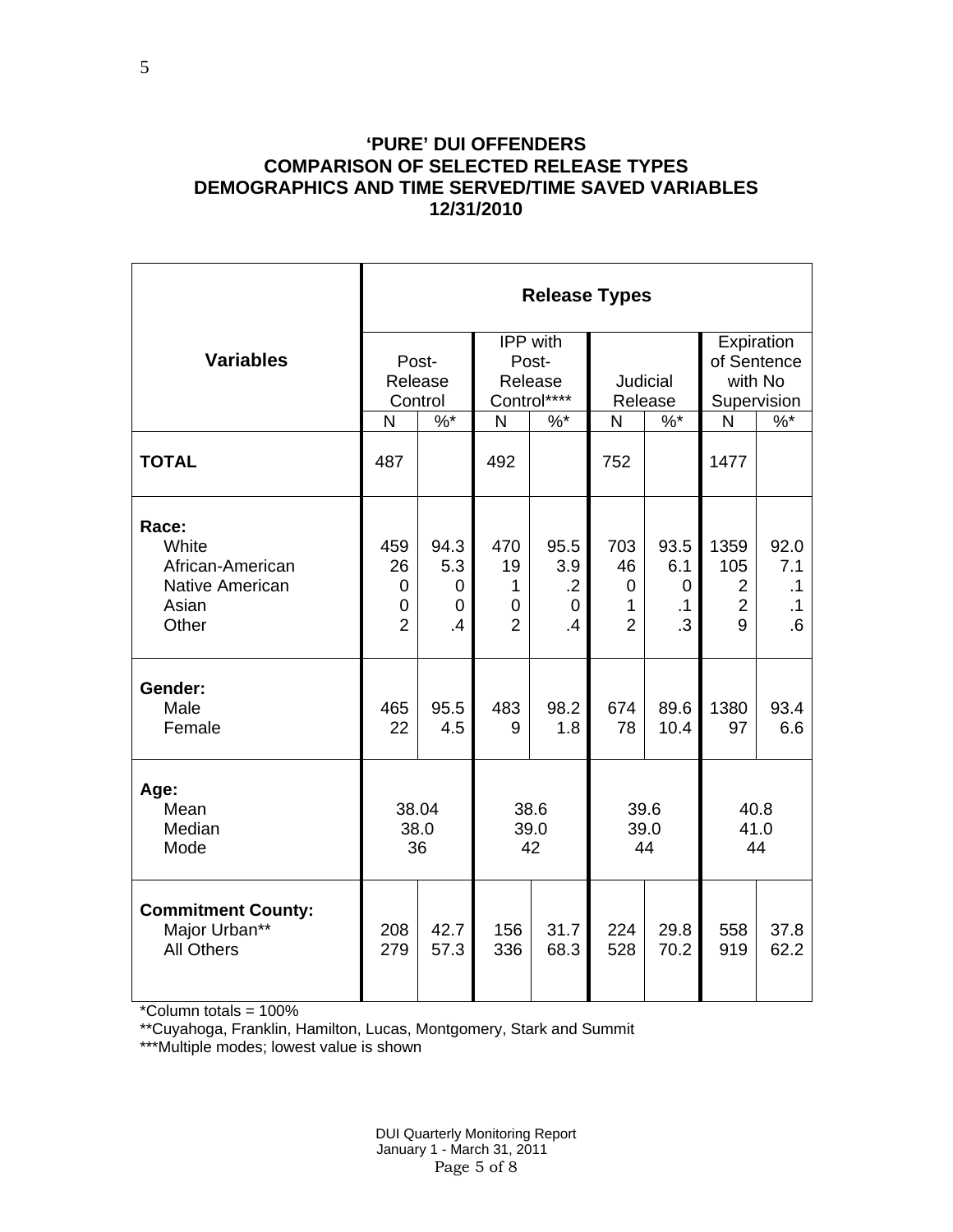|                                                                                       | <b>Release Types</b>         |                              |                         |                            |                          |                            |                          |                             |  |  |
|---------------------------------------------------------------------------------------|------------------------------|------------------------------|-------------------------|----------------------------|--------------------------|----------------------------|--------------------------|-----------------------------|--|--|
|                                                                                       |                              |                              |                         | IPP with                   |                          |                            | Expiration of            |                             |  |  |
| <b>Variables</b>                                                                      |                              | Post-                        |                         | Post-                      |                          |                            | Sentence                 |                             |  |  |
|                                                                                       | Release                      |                              | Release                 |                            | Judicial                 |                            | (with No                 |                             |  |  |
|                                                                                       |                              | Control<br>Control           |                         | Release                    |                          | Supervision)               |                          |                             |  |  |
|                                                                                       | N                            | $\%$ *                       | N                       | $\%$ *                     | N                        | $\%$ *                     | N                        | $\%$                        |  |  |
| <b>Sentence Length</b><br>(Months):<br>Mean<br>Median<br>Mode                         |                              | 12.5<br>12.0<br>12           | 20.2<br>18.0<br>12      |                            | 23.2<br>24.0<br>24       |                            | 16.3<br>12.0<br>12       |                             |  |  |
| <b>Number of Priors:</b><br>None<br>One<br>Two<br>Three or More                       | 256<br>120<br>53<br>58       | 52.6<br>24.6<br>10.9<br>11.9 | 338<br>113<br>27<br>14  | 68.7<br>23.0<br>5.5<br>2.8 | 503<br>146<br>64<br>39   | 66.9<br>19.4<br>8.5<br>5.2 | 830<br>359<br>162<br>126 | 56.2<br>24.3<br>11.0<br>8.5 |  |  |
| <b>Time Served (Months):</b><br>Mean<br>Median<br>Mode                                | 10.05<br>8.4<br>$4.6***$     |                              | 7.8<br>5.7<br>5.7       |                            | 7.7<br>4.9<br>2.5        |                            | 13.2<br>10.6<br>$1.9***$ |                             |  |  |
| <b>Time Saved Through</b><br><b>Early Release (Months):</b><br>Mean<br>Median<br>Mode | 1.17<br>$.00***$<br>$.00***$ |                              | 10.9<br>7.7<br>$.00***$ |                            | 15.0<br>13.6<br>$.00***$ |                            | .72<br>.03<br>$.00***$   |                             |  |  |

\*Column totals = 100%

\*\*\*Multiple modes; lowest value is shown

6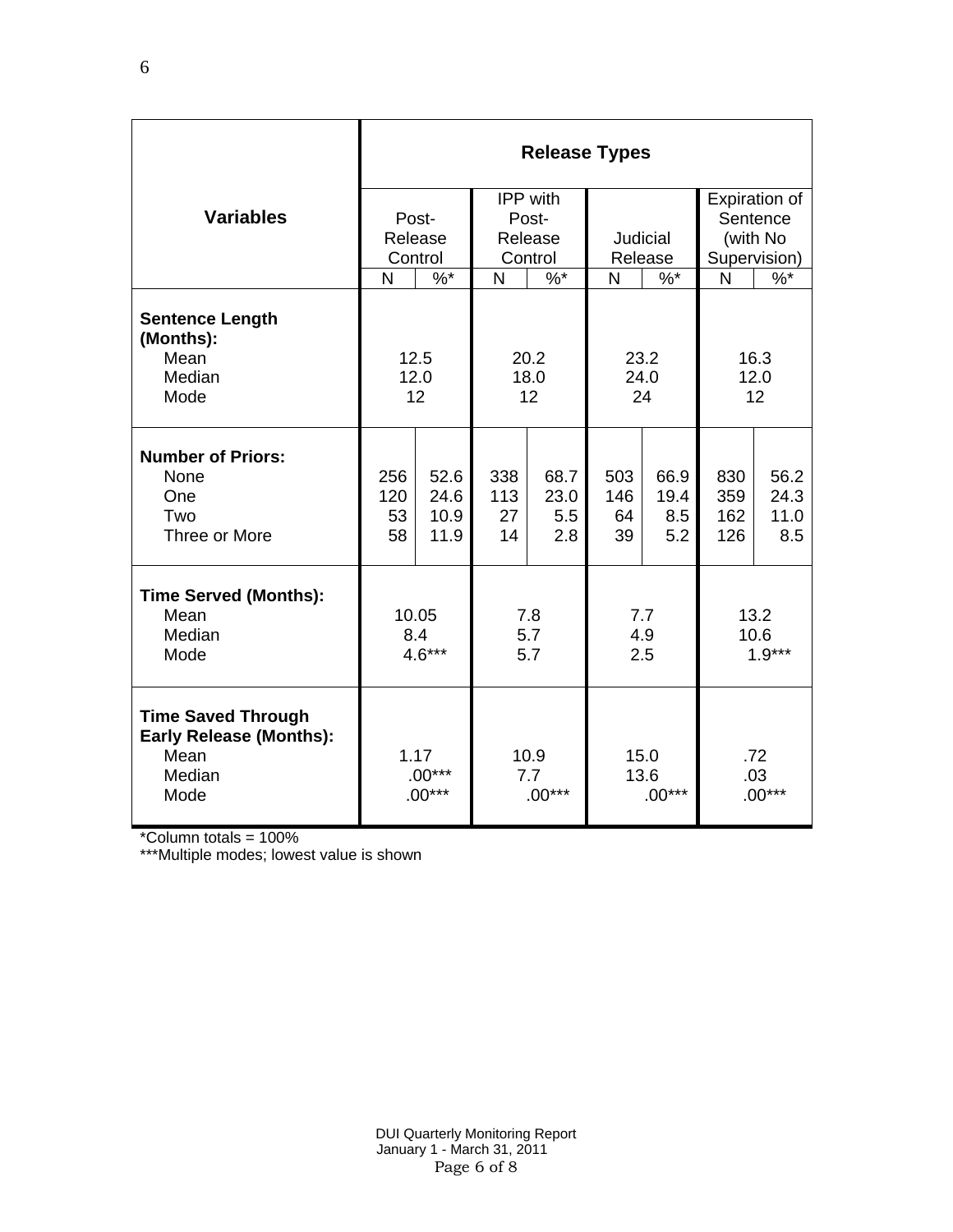### **TRENDS IN COMMITMENTS FOR 'PURE' DUIs BY MONTH 1997- 2010**

| <u>Month</u>                     | <u>1997</u>    | <u> 1998</u>   | <u>1999</u>    | 2000           | 2001           | 2002 | 2003 | 2004 | 2005 | 2006 | 2007 | 2008 | 2009 | <u> 2010</u> |
|----------------------------------|----------------|----------------|----------------|----------------|----------------|------|------|------|------|------|------|------|------|--------------|
| January                          | 1              | $\mathbf{2}$   | $\overline{7}$ | 15             | 18             | 21   | 34   | 17   | 16   | 41   | 50   | 49   | 28   | 33           |
| February                         | 4              | 6              | 11             | 10             | $\overline{7}$ | 21   | 24   | 27   | 28   | 34   | 37   | 32   | 49   | 32           |
| March                            | $\overline{2}$ | 8              | 13             | 15             | 15             | 24   | 31   | 27   | 33   | 38   | 43   | 32   | 31   | 36           |
| April                            | $\overline{c}$ | 11             | 9              | 13             | 13             | 19   | 15   | 28   | 34   | 37   | 34   | 35   | 45   | 33           |
| May                              | 1              | 9              | 10             | 18             | 18             | 12   | 26   | 21   | 36   | 41   | 46   | 31   | 43   | 33           |
| June                             | 3              | $\overline{7}$ | 8              | 12             | 14             | 24   | 18   | 14   | 33   | 32   | 40   | 36   | 39   | 35           |
| July                             | 3              | 12             | 16             | $\overline{7}$ | 16             | 14   | 25   | 23   | 36   | 42   | 50   | 42   | 37   | 37           |
| August                           | 3              | 8              | 14             | 11             | 25             | 12   | 20   | 22   | 31   | 43   | 37   | 32   | 38   | 44           |
| <b>September</b>                 | 3              | 13             | 10             | 10             | 23             | 17   | 12   | 18   | 42   | 49   | 32   | 44   | 30   | 32           |
| October                          | 8              | 9              | 8              | 18             | 26             | 28   | 22   | 25   | 42   | 35   | 33   | 44   | 33   | 24           |
| <b>November</b>                  | $\overline{4}$ | 11             | 21             | 10             | 25             | 16   | 22   | 21   | 41   | 28   | 31   | 36   | 32   | 25           |
| <b>December</b>                  | 4              | 8              | 20             | 8              | 19             | 20   | 15   | 15   | 34   | 46   | 48   | 37   | 34   | 28           |
| <b>Total for Year</b><br>Average | 38             | 104            | 147            | 147            | 219            | 228  | 264  | 258  | 406  | 466  | 481  | 451  | 389  | 392          |
| Intake per<br>month              | 3.2            | 8.7            | 12.3           | 12.3           | 18.3           | 19.0 | 22.0 | 21.5 | 33.8 | 38.8 | 40.1 | 37.6 | 32.4 | 32.7         |
| Month                            | 2011           |                |                |                |                |      |      |      |      |      |      |      |      |              |
| January                          | 22             |                |                |                |                |      |      |      |      |      |      |      |      |              |
| February                         | 18             |                |                |                |                |      |      |      |      |      |      |      |      |              |
| March                            | 36             |                |                |                |                |      |      |      |      |      |      |      |      |              |
| April                            |                |                |                |                |                |      |      |      |      |      |      |      |      |              |
| May                              |                |                |                |                |                |      |      |      |      |      |      |      |      |              |
| June                             |                |                |                |                |                |      |      |      |      |      |      |      |      |              |
| July                             |                |                |                |                |                |      |      |      |      |      |      |      |      |              |
| August                           |                |                |                |                |                |      |      |      |      |      |      |      |      |              |

**September October** 

**November December** 

**Total for Year 76 Average Intake per month 25.3** 

 DUI Quarterly Monitoring Report January 1 - March 31, 2011 Page 7 of 8